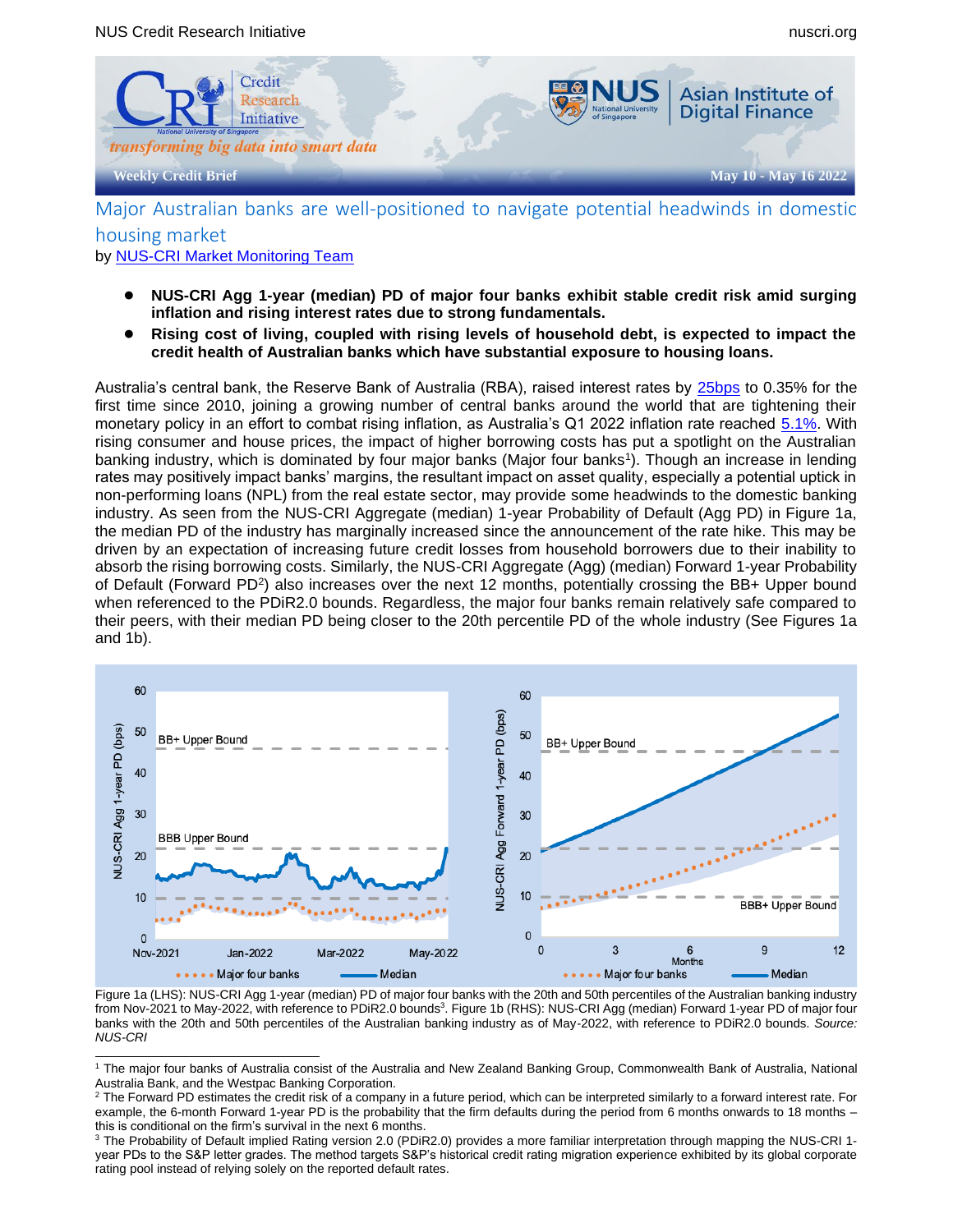The interest rate hike by the RBA provides a tailwind to Australian banks' margins as the industry is set to benefit from a potential increase in their net interest income. However, the risk of rising inflation, in conjunction with an increase in variable mortgage costs for households, threatens the asset quality of Australian banks. The major four banks have already stated that the increased lending costs are set to be passed on to households, with the home loan variable interest expected to increase by [25bps.](https://www.spglobal.com/marketintelligence/en/news-insights/latest-news-headlines/australian-banks-to-rely-on-stronger-investment-demand-as-rates-start-rising-70137872) With rising house prices and relatively low wage [growth,](https://www.channelnewsasia.com/world/australia-hikes-interest-rates-first-time-2010-2661596) an increase in the variable interest rate of household mortgages may raise concerns of rising systemic risk across the Australian financial markets as households are faced with a rising debt burden. As such, the domestic banking system may face the risk of rising NPLs arising from this loan segment, especially as close to [60%](https://www.rba.gov.au/speeches/2021/sp-ag-2021-09-22.html#:~:text=The%20Australian%20banks%20are%20very,not%20necessarily%20lead%20to%20losses.) of credit extended by Australian banks as of 2021<sup>4</sup> has exposure to the housing market.

A potential source of relief in the current economic environment for the industry is its strong fundamentals. The major four banks were able to maintain strong capital positions (See Figure 2a) as they emerged from the pandemic. The pressure on the banks' NIM, which persisted for the past two years due to increased competition in the housing market and record-low interest rates, may ease going forward as the RBA may potentially hike rates further in the near term should inflation concerns persist. Moreover, due to their strong provisioning position, the major four banks may be well-placed to absorb any impact on asset quality. Additionally, the Australian Prudential Regulatory Authority (APRA) had proposed to [increase capital buffers](https://www.apra.gov.au/sites/default/files/2021-06/Letter%20to%20ADIs_ADI%20capital%20reforms-ROADMAP%20TO%202023.pdf) above minimum prudential requirements to sustain the strength of Australian banks amid a potential increase in systemic stress witnessed by the banking industry due to their exposure to the housing market.



Figure 2a (LHS): Quarterly provisioning coverage and Tier 1 capital ratios of major four banks for 2021 and total new loans extended for housing purposes by the industry. Figure 2b (RHS): Stressed NUS-CRI Agg 1-year PD of major four banks with the 20th and 50th percentiles of the Australian banking industry based on the rising cost of living. *Source: APRA,* [Australian Bureau of Statistics](https://www.abs.gov.au/statistics/economy/finance/lending-indicators/latest-release)*, NUS-CRI, BuDA v3.3.0*

Australian households will most likely feel the brunt of the interest rate hike in the form of higher additional monthly expenses, subjecting their relatively stagnant incomes to [increased](https://www.businesstimes.com.sg/real-estate/australias-housing-market-faces-its-biggest-test-in-30-years) pressure, and raising concerns as to whether they will be able to afford their mortgages. Since the 1990s, house prices have risen from 2.5 times annual median household income<sup>5</sup>, to more than 6 times, making Australian households <u>one of the most</u> [indebted in the world.](https://www.abc.net.au/news/2022-05-05/housing-affordability-property-prices-interest-rate-rise/101034784) The housing prices boom is [expected to continue](https://www.abc.net.au/news/2021-12-30/house-prices-property-boom/100729660) for the remainder of 2022 before declining in the subsequent years. The impact of the rising cost of living on the Australian banks' credit risk can be measured using the NUS-CRI Bottom-up Default Analysis toolkit's (BuDA) stress test scenarios. Figure 2b shows that median stressed PD for the major four banks is expected to marginally increase and continue its uptrend in the short-run, in contrast to the steeper deterioration in credit health for the rest of the industry, suggesting that strong fundamentals provide insulation against unfavorable changes in the credit environment.

Aside from th[e expected consecutive hikes](https://www.businesstimes.com.sg/real-estate/australias-housing-market-faces-its-biggest-test-in-30-years) in interest rates, the 3-year Term Funding Facility<sup>6</sup>, which gave banks access to cheaper funds, is set to expire between Mar-2023 and Jun-2024, posing an additional headwind as

<sup>4</sup> Housing is also a common collateral for credit extended by banks to SMEs. Though a decline in the housing market caused by RBA's policy cooling doesn't necessarily lead to credit losses, it does diminish the value of the collateral and may impact the banks' capital positions should there be a large decline in the value of houses.

<sup>&</sup>lt;sup>5</sup> The rapid increase in housing value had pushed Australian households in a panic-buying frenzy for fear of missing out, highlighting the high level of credit extended to households pressuring household debt (See Figure 2a).

<sup>&</sup>lt;sup>6</sup> Funds supplied by RBA at extremely low interest rates to aid banks overwhelmed by falling interest revenue during the time of the pandemic.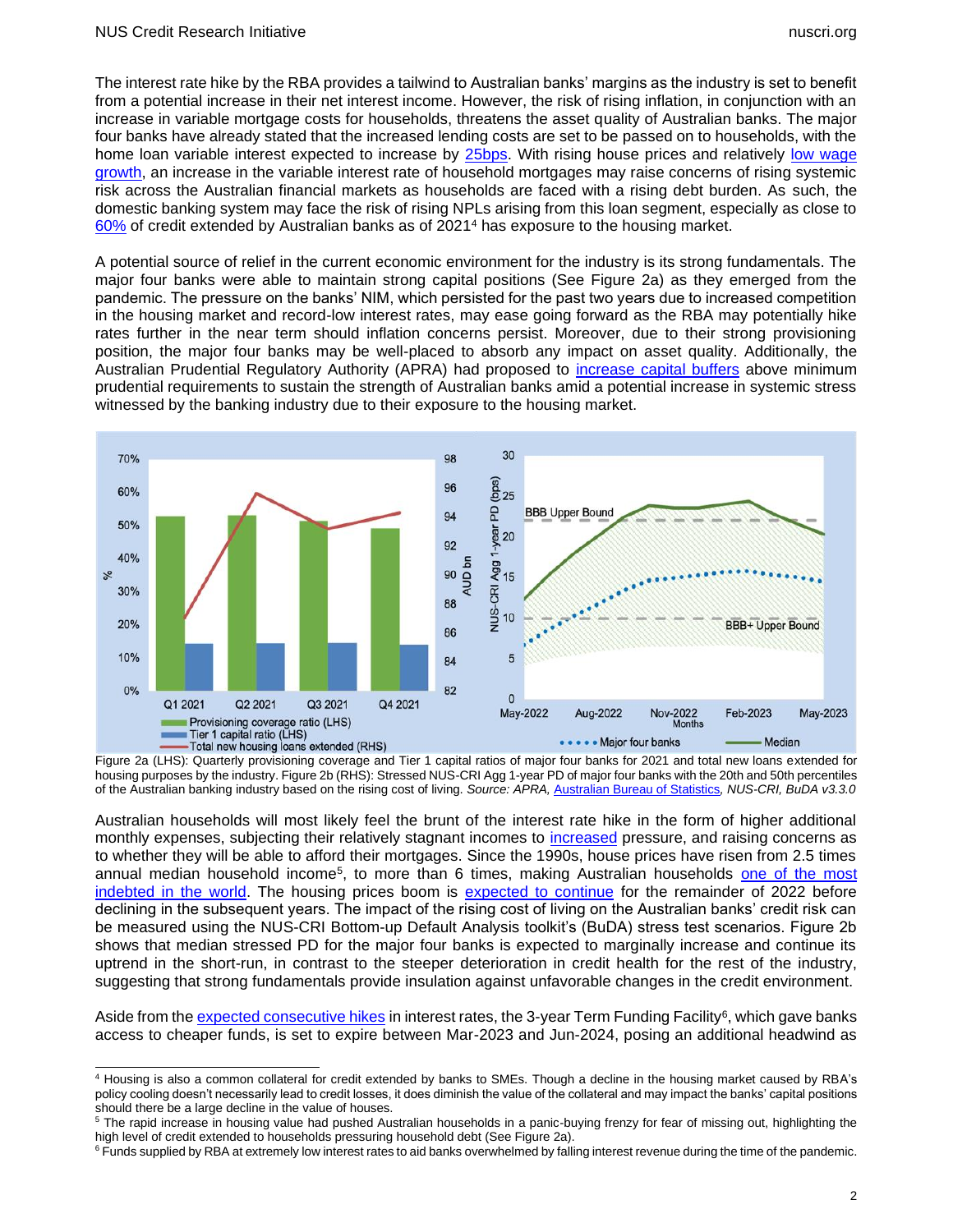#### NUS Credit Research Initiative nuscri.org

Australian banks would need to face [higher costs for refinancing debt.](https://www.spglobal.com/marketintelligence/en/news-insights/latest-news-headlines/australian-banks-return-to-bond-market-to-raise-costs-pressure-margins-69708972) By then, the Australian banks' credit health as a whole would have potentially improved from the anticipated correction of house prices, which typically signifies that the economy has cooled down and mortgage rates have stabilized, as households will then be able to reallocate the freed up portion of their incomes to maturing debts. In the meantime, the Australian banks may directly benefit from increased interest revenues owing to higher rates.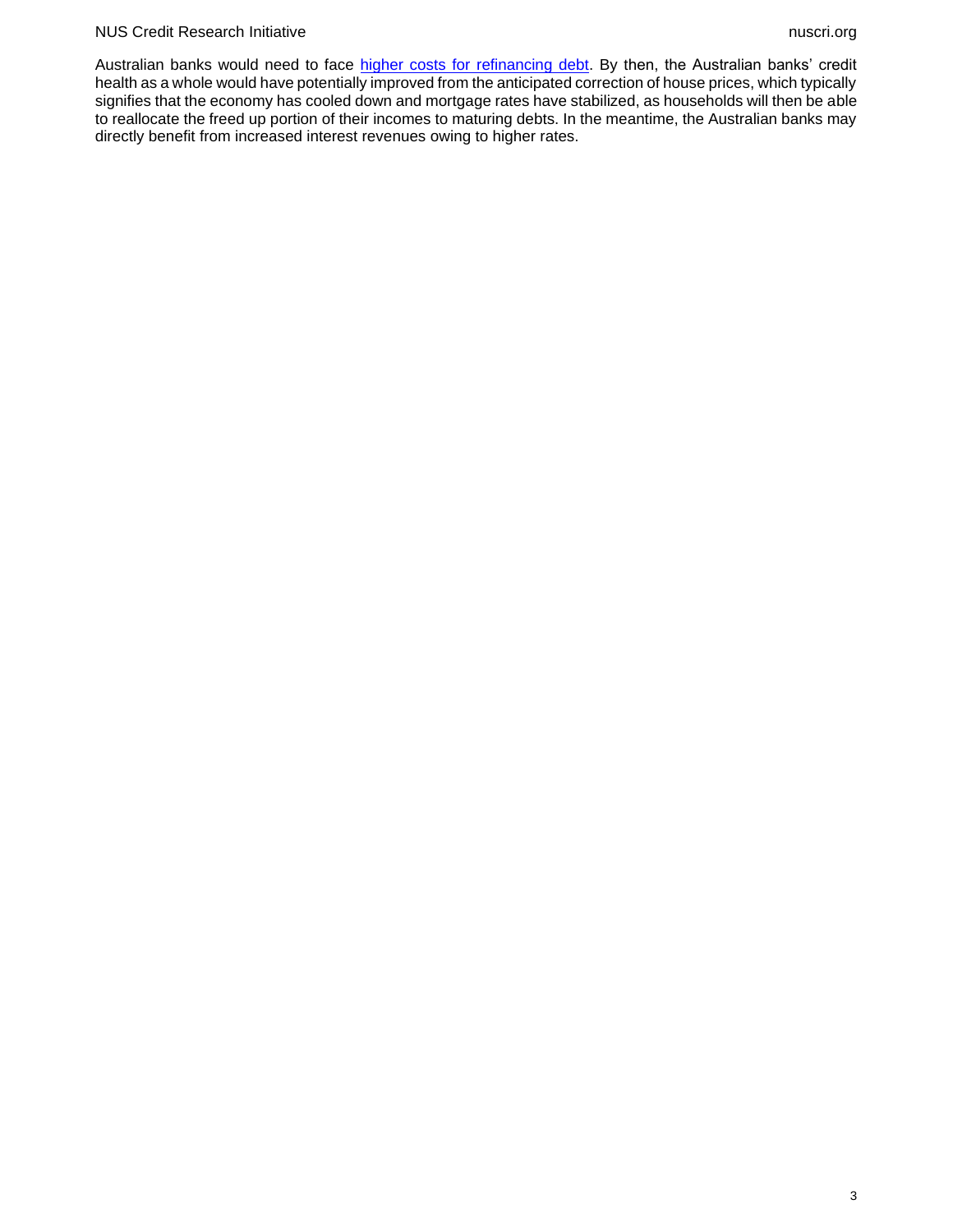## **Credit News**

## **European corporate bonds hit by steepest sell-off in at least 20 years**

**May 12.** Recent expectations of interest rates and worsening economic outlook have deteriorated the condition of the European corporate bond market as investor demand has fallen by over 10%. Expectations of rising interest rates stem from the response strategy followed by US federal reserve to combat high persistent inflation – a situation that Europe currently faces. The war in Ukraine and lockdowns in China have further exacerbated Europe's economic outlook and consequently worsened investor demand. Bonds of all brackets are affected with high-yield bonds of lower "junk" credit rating being relatively safer compared to the European junk bonds, whose returns are predicted to fall over 10%. Overall, the corporate bond spread has drastically widened reflecting investment skepticism. [\(FT\)](https://www.ft.com/content/4e35220e-7f18-47d1-9269-48f8920a5d2d)

## **Bonds backed by car loans are selling at fastest pace in years**

**May 14.** Auto ABS issuance is at a multiyear high as investors burnt by tumbling credit markets pile into the instruments. Companies have sold USD 58bn of asset-backed securities backed by auto loans, a 20% increase YoY. Asset-backed securities usually don't fare well during periods of economic turmoil as consumers may find it increasingly difficult to service debt obligations during these periods. However, auto ABS are backed by cars and cars have recently witnessed a surge in prices of almost 14% as compared to 2021, driven by a shortage in chips. Additionally, as the bonds usually have a short maturity and as unemployment figures remain low, investors are confident that consumers will continue payments on loans in the short term. As a result, auto ABS have registered a fall of just 2.6% this year as compared to a fall of 13% in high-grade corporate bonds. [\(Bloomberg\)](https://www.bloomberg.com/news/articles/2022-05-13/bonds-backed-by-car-loans-are-selling-at-fastest-pace-in-years)

## **China's dollar-bond misery is set to deepen with Fed tightening**

**May 11.** The real estate debt crisis, interest rate hikes by the Fed, and COVID-19 lockdowns have clobbered Chinese dollar-denominated debt. Chinese dollar bonds have fallen 9% in 2022, with issuance in the securities also down 38%, the lowest level in the past 6 years. The market continues to reel under the property sector crisis which resulted in a series of defaults by Chinese developers. With major global central banks hiking rates as inflation surges, resultant volatility in currency and rates markets add to the pressure on Chinese dollar bonds. A weaker yuan means that Chinese companies' debt service costs have increased and so have refinancing risks. The increase in policy rates has reduced the demand for Chinese assets, with Chinese companies finding it difficult to raise capital from offshore bond markets. [\(Bloomberg\)](https://www.bloomberg.com/news/articles/2022-05-10/china-s-dollar-bond-misery-is-set-to-deepen-with-fed-tightening)

### **US junk bond market starts to crack under inflation and supply fears**

**May 13**. As inflation soars and companies grapple with supply chain bottlenecks, the USD 1.5tn junk bond market is beginning to show signs of stress. The junk bond market has thus far remained largely insulated from the current economic turmoil due to bond issuers' stable cash position. However, with several companies reporting an adverse impact on operations driven by the Ukraine war, supply chain crisis, and rising inflation, the junk bond index was dragged down to its lowest level in 17 months. [\(FT\)](https://www.ft.com/content/f0f25ce5-1b13-4199-805a-33b5130c92ae)

# **China Tech sector's dollar-bond selloff attracts bargain hunters**

**May 13**. Chinese markets have presented an attractive investment opportunity as Chinese tech firms' stock spread widens. The spread started widening around Feb 2022 since worries about China's new regulatory measures and their impact on the e-commerce, online education, and gaming industries set in. This, coupled with the uncertain economic outlook due to the pandemic and weakness in US investment-grade debt, had sent technology stock dollar-bond spreads soaring, with companies such as Alibaba Group Holding Ltd witnessing a widening of up to 80 basis points. Notably, the regulatory measures do not affect the tech firms' repayment abilities, hence the higher spread makes them a relatively safe and attractive investment. [\(Bloomberg\)](https://www.bloomberg.com/news/articles/2022-05-12/china-tech-sector-s-dollar-bond-selloff-attracts-bargain-hunters)